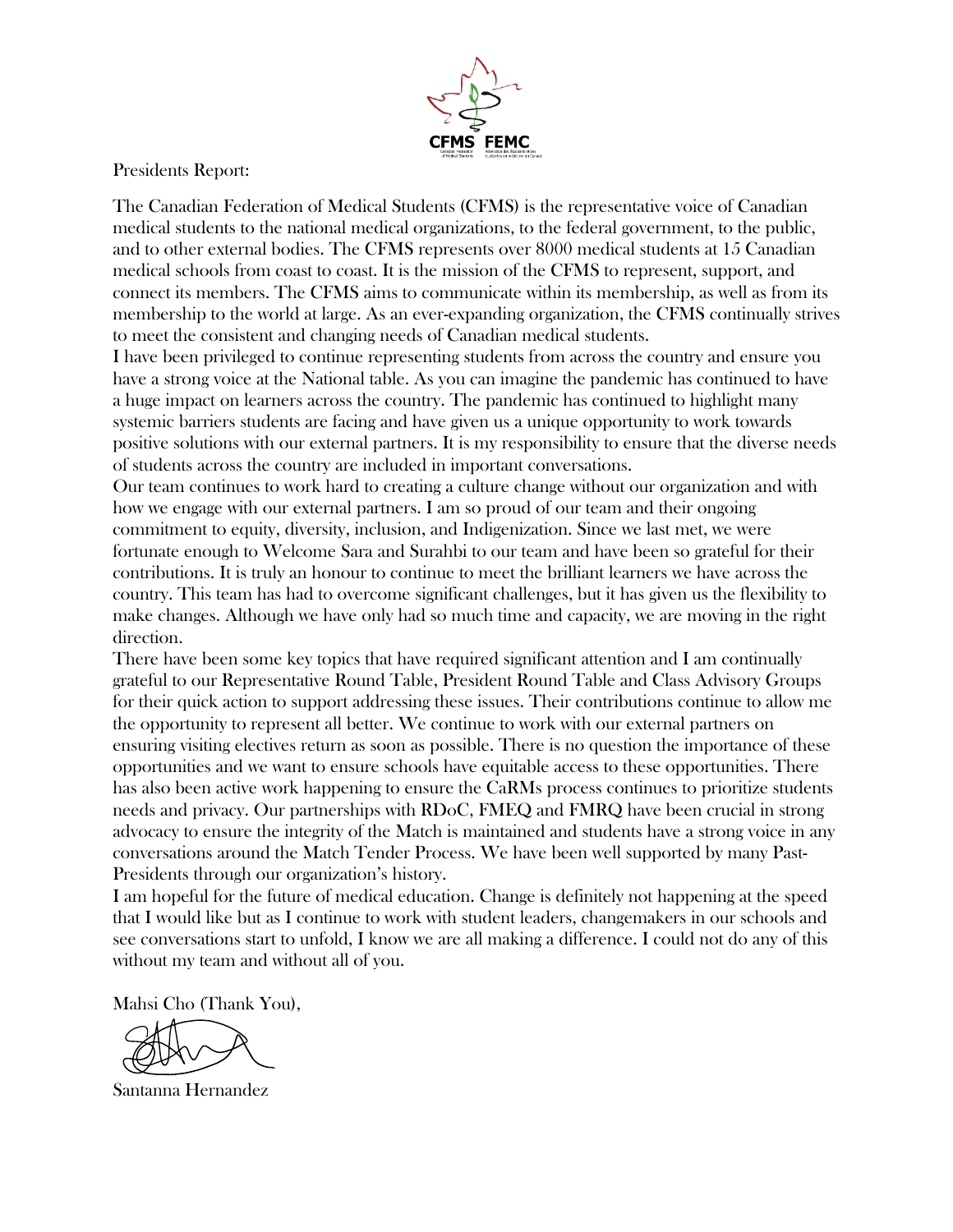

## CFMS President

## **Appendix 1: Meetings Attended October 1st, 2021- April 12th, 2022.**

| Date                            | <b>Meeting</b>                                               | Location       |
|---------------------------------|--------------------------------------------------------------|----------------|
| Oct 1, 2021                     | <b>AFMC SA Deans</b>                                         | Teleconference |
| Oct 4, 2021                     | CaRMs Update                                                 | Teleconference |
| Oct 5 <sup>th</sup> , 2021      | <b>ARMC Match Process</b><br><b>Evaluation Working Group</b> | Teleconference |
| Oct 5 <sup>th</sup> , 2021      | Meeting with Director of Ed.                                 | Teleconference |
| Oct $6^{\text{th}}$ , 2021      | Meeting with QRD Candidate                                   | Teleconference |
| Oct $6^{\text{th}}$ , 2021      | <b>MDFM</b> Touchpoint                                       | Teleconference |
| Oct $6^{\text{th}}$ , 2021      | Healthy Climate Launch                                       | Teleconference |
| Oct 12 <sup>th</sup> , 2021     | Laboratory Medicine Entry<br><b>Routes Task Force</b>        | Teleconference |
| Oct 13 <sup>th</sup> , 2021     | Meeting with ORD Candidate                                   | Teleconference |
| Oct 14 <sup>th</sup> , 2021     | Culture of Academic Medicine                                 | Teleconference |
| Oct 15 <sup>th</sup> , 2021     | <b>AFMC SA Deans</b>                                         | Teleconference |
| Oct 15 <sup>th</sup> , 2021     | <b>AFMC Resident Match</b><br>Committee                      | Teleconference |
| October 18 <sup>th</sup> , 2021 | <b>Learner News</b>                                          | Teleconference |
| October $28th$ , 2021           | <b>CaRMs</b> Learner Meeting                                 | Teleconference |
| October 28 <sup>th</sup> , 2021 | <b>CMF Physician Resource</b><br>Planning                    | Teleconference |
| October $29th$ , 2021           | <b>AFMC SA Deans</b>                                         | Teleconference |
| November 1st, 2021              | Culture of Medicine                                          | Telconference  |
| November $1st$ , 2021           | Dr. Morneau - AFMC                                           | Teleconference |
| November 2 <sup>nd</sup> , 2021 | <b>CMA AGM Interview</b>                                     | Teleconference |
| November 3rd, 2021              | <b>ARMC Match Process</b><br><b>Evaluation Working Group</b> | Teleconference |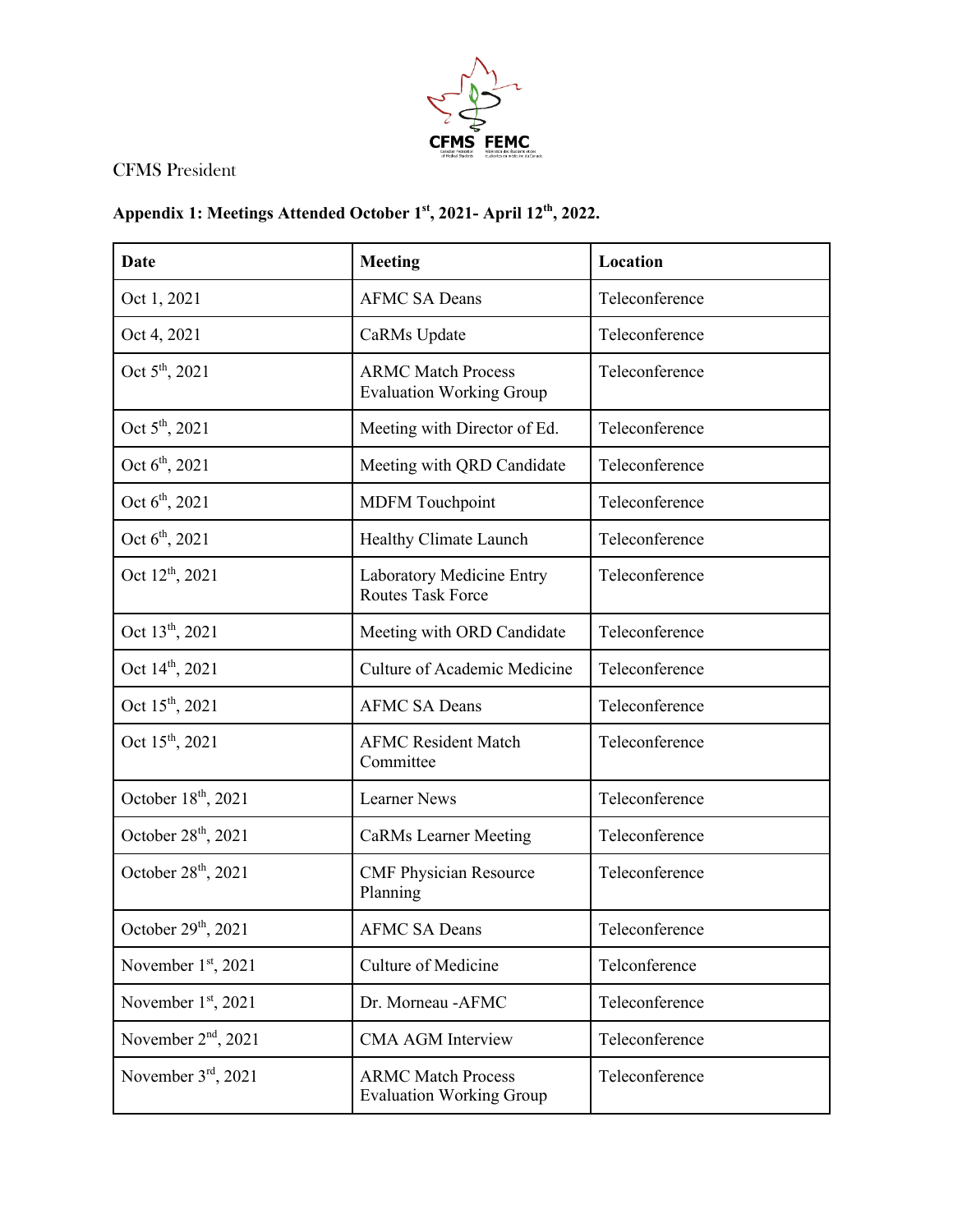

| November 3rd, 2021               | <b>CMA Wellness</b>                                          | Teleconference |
|----------------------------------|--------------------------------------------------------------|----------------|
| November $9th$ , 2021            | <b>Indigenous Physician Wellness</b><br>Interview            | Teleconference |
| November $9th$ , 2021            | Laboratory Medicine Working<br>Group                         | Teleconference |
| November $12th$ , 2021           | <b>SA Deans</b>                                              | Teleconference |
| November 12 <sup>th</sup> , 2021 | <b>AFMC Residency Match</b><br>Committee                     | Teleconference |
| November 15 <sup>th,</sup> 2021  | <b>Learner News</b>                                          | Teleconference |
| November $15th$ , 2021           | <b>MDFM</b> Touchpoint                                       | Teleconference |
| November 15 <sup>th</sup> , 2021 | <b>AFMC Learner Forum</b>                                    | Teleconference |
| November 18 <sup>th</sup> , 2021 | Diversity Questionnaire<br><b>Working Group</b>              | Teleconference |
| November $20th$ , 2021           | <b>CFMS Board Meeting</b>                                    | Teleconference |
| November $23rd$ , 2021           | Mental Health Coalition of<br>Canada                         | Teleconference |
| November 25 <sup>th</sup> , 2021 | <b>CMF Physician Resource</b><br>Planning                    | Teleconference |
| November $26th$ , 2021           | <b>SA Deans</b>                                              | Teleconference |
| November 26 <sup>th</sup> , 2021 | CaRMs Annual Stakeholder<br>Meeting                          | Teleconference |
| November $30th$ , 2021           | <b>Culture of Medicine Focus</b><br>Group                    | Teleconference |
| December 1st, 2021               | <b>CMF</b> Meeting                                           | Teleconference |
| December $3rd$ , 2021            | <b>ARMC Match Process</b><br><b>Evaluation Working Group</b> | Teleconference |
| December $6th$ , 2021            | <b>CCME</b> Learner Forum Planning<br>Session                | Teleconference |
| December $8th$ , 2021            | <b>MDFM</b> Touchpoint                                       | Teleconference |
| December $8th$ , 2021            | John Gallinger Meeting                                       | Teleconference |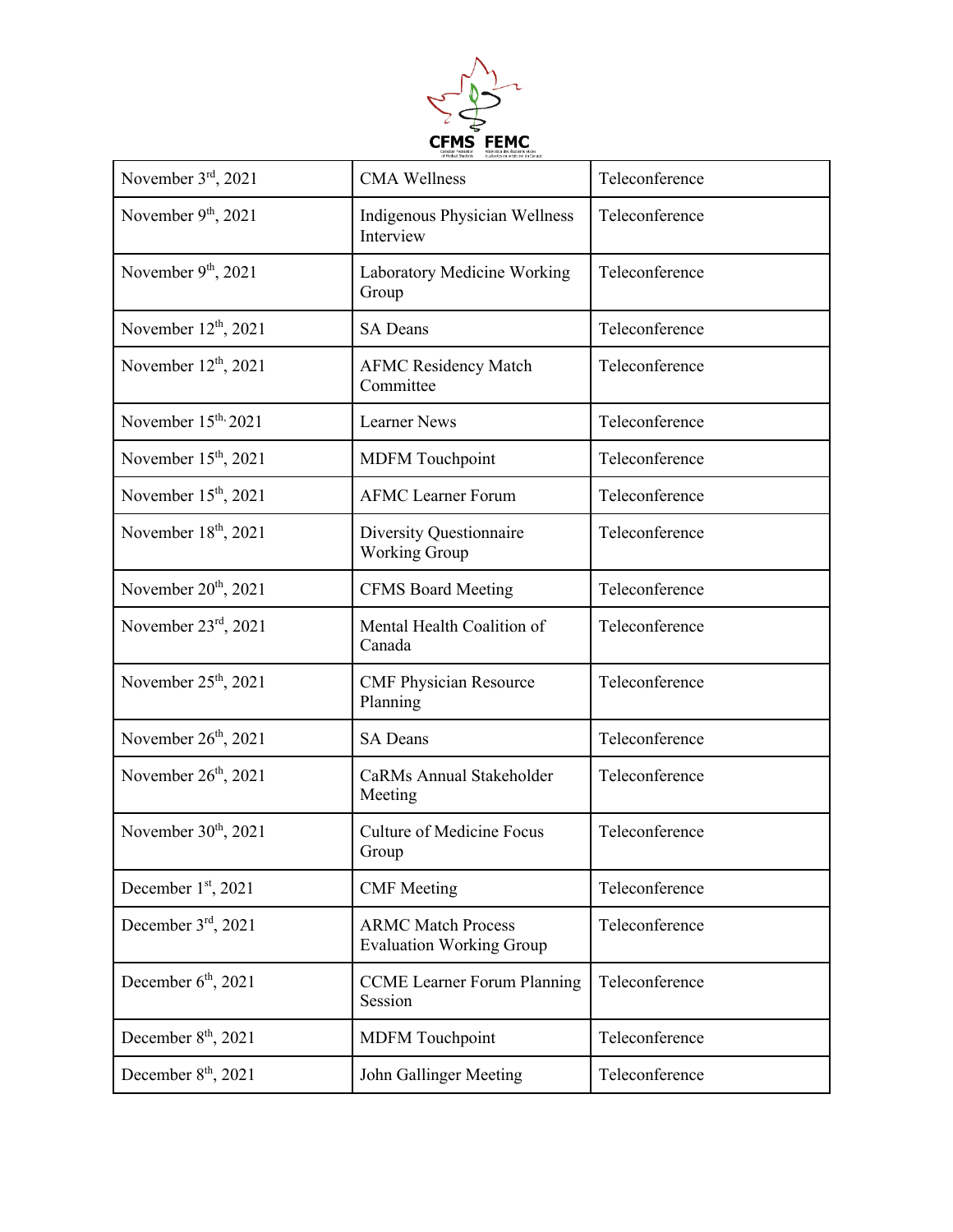

| December 10 <sup>th</sup> , 2021 | <b>SA Deans</b>                            | Teleconference |
|----------------------------------|--------------------------------------------|----------------|
| December 10 <sup>th</sup> , 2021 | <b>AFMC Covid Meeting</b>                  | Teleconference |
| December 12 <sup>th</sup> , 2021 | <b>RRT</b>                                 | Teleconference |
| December 13 <sup>th</sup> , 2021 | Learner News Meeting                       | Teleconference |
| December 13 <sup>th</sup> , 2021 | <b>CMA Funding Agreement</b>               | Teleconference |
| December $14th$ , 2021           | Laboratory Medicine Working<br>Group       | Teleconference |
| December $23^{\text{rd}}$ , 2021 | <b>CMAJ</b> Meeting                        | Teleconference |
| January 6 <sup>th</sup> , 2022   | <b>ARMC Match Process Working</b><br>Group | Teleconference |
| January 9th, 2022                | C2023 Advisory Group                       | Teleconference |
| January 9th, 2022                | <b>PRT</b>                                 | Teleconference |
| January 10th, 2022               | <b>AFMC Social Accountability</b>          | Teleconference |
| January 12 <sup>th</sup> , 2022  | <b>CMF President Meeting</b>               | Teleconference |
| January 14th, 2022               | <b>SA Deans</b>                            | Teleconference |
| January 14th, 2022               | The Rounds                                 | Teleconference |
| January 16 <sup>th</sup> , 2022  | <b>CFMS Boarding Meeting</b>               | Teleconference |
| January 16 <sup>th</sup> , 2022  | C2023 Advisory Group                       | Teleconference |
| January 19th, 2022               | <b>AFMC</b> Data Stewardship               | Teleconference |
| January 20 <sup>th</sup> , 2022  | Laboratory Medicine Working<br>Group       | Teleconference |
| January 21st, 2022               | <b>AFMC Resident Match</b><br>Committee    | Teleconference |
| January 25 <sup>th</sup> , 2022  | <b>CANPREPP Advisory Group</b>             | Teleconference |
| January 25 <sup>th</sup> , 2022  | Mental Health Coalition of<br>Canada       | Teleconference |
| January 28 <sup>th,</sup> 2022   | <b>CMF</b> Meeting                         | Teleconference |
| February $2nd$ , 2022            | Hot Topic CCME Prep                        | Teleconference |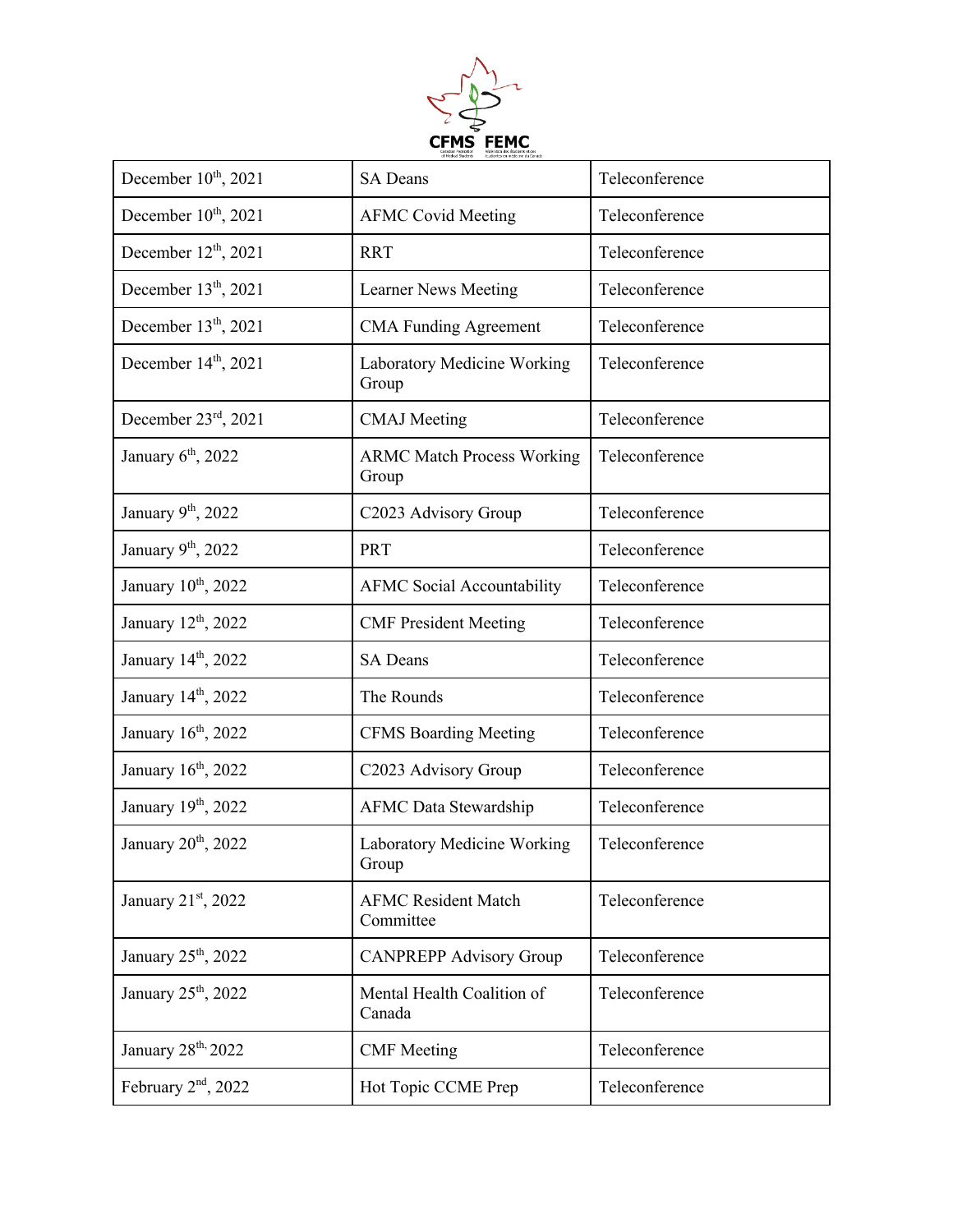

| February 8 <sup>th</sup> , 2022  | Learning AFMC Meeting                                      | Teleconference    |
|----------------------------------|------------------------------------------------------------|-------------------|
| February 9th, 2022               | <b>MDFM</b> Touchpoint                                     | Teleconference    |
| February $11th$ , 2022           | John Gallinger Meeting                                     | Teleconference    |
| February $11th$ , 2022           | <b>SA Deans</b>                                            | Teleconference    |
| February 23rd, 2022              | <b>PRT</b>                                                 | Teleconference    |
| February 14th, 2022              | Social Accountability Network                              | Teleconference    |
| February $17th$ , 2022           | Laboratory Medicine Working<br>Group                       | Teleconference    |
| February 17 <sup>th</sup> , 2022 | <b>CaRMs Learning Meeting</b>                              | Teleconference    |
| February 17 <sup>th</sup> , 2022 | <b>CMF</b> Meeting                                         | Teleconference    |
| February 18, 2022                | <b>AFMC Resident Match Meeting</b>                         | TeleconferenceFeb |
| February 22, 2022                | Physician Wellness Meeting                                 | Teleconference    |
| February 23, 2022                | <b>CCME</b> Debate Planning Session                        | Teleconference    |
| February $26th$ , 2022           | Governance Committee<br>Meeting                            | Teleconference    |
| February $27th$ , 2022           | <b>CFMS Winter Board Meeting</b>                           | Teleconference    |
| February $28th$ , 2022           | <b>AFMC Tender Match Process</b><br><b>Learner Meeting</b> | Teleconference    |
| March 2, 2022                    | <b>SGM Planning Meetings</b>                               | Teleconference    |
| March 2 <sup>nd</sup> , 2022     | <b>CMA Quarterly Planning</b>                              | Teleconference    |
| March 4 <sup>th</sup> , 2022     | <b>FMRAC</b> Meeting                                       | Teleconference    |
| March 4 <sup>th</sup> , 2022     | <b>MDFM</b> Touchpoint                                     | Teleconference    |
| March 9 <sup>th</sup> , 2022     | <b>CMF</b> Meeting                                         | Teleconference    |
| March 10th, 2022                 | <b>SGM Planning Meeting</b>                                | Teleconference    |
| March 10 <sup>th</sup> , 2022    | Learner Fourm                                              | Teleconference    |
| March 11 <sup>th</sup> , 2022    | <b>SA Deans</b>                                            | Teleconference    |
| March 11 <sup>th</sup> , 2022    | Ken Harris Meeting                                         | Teleconference    |